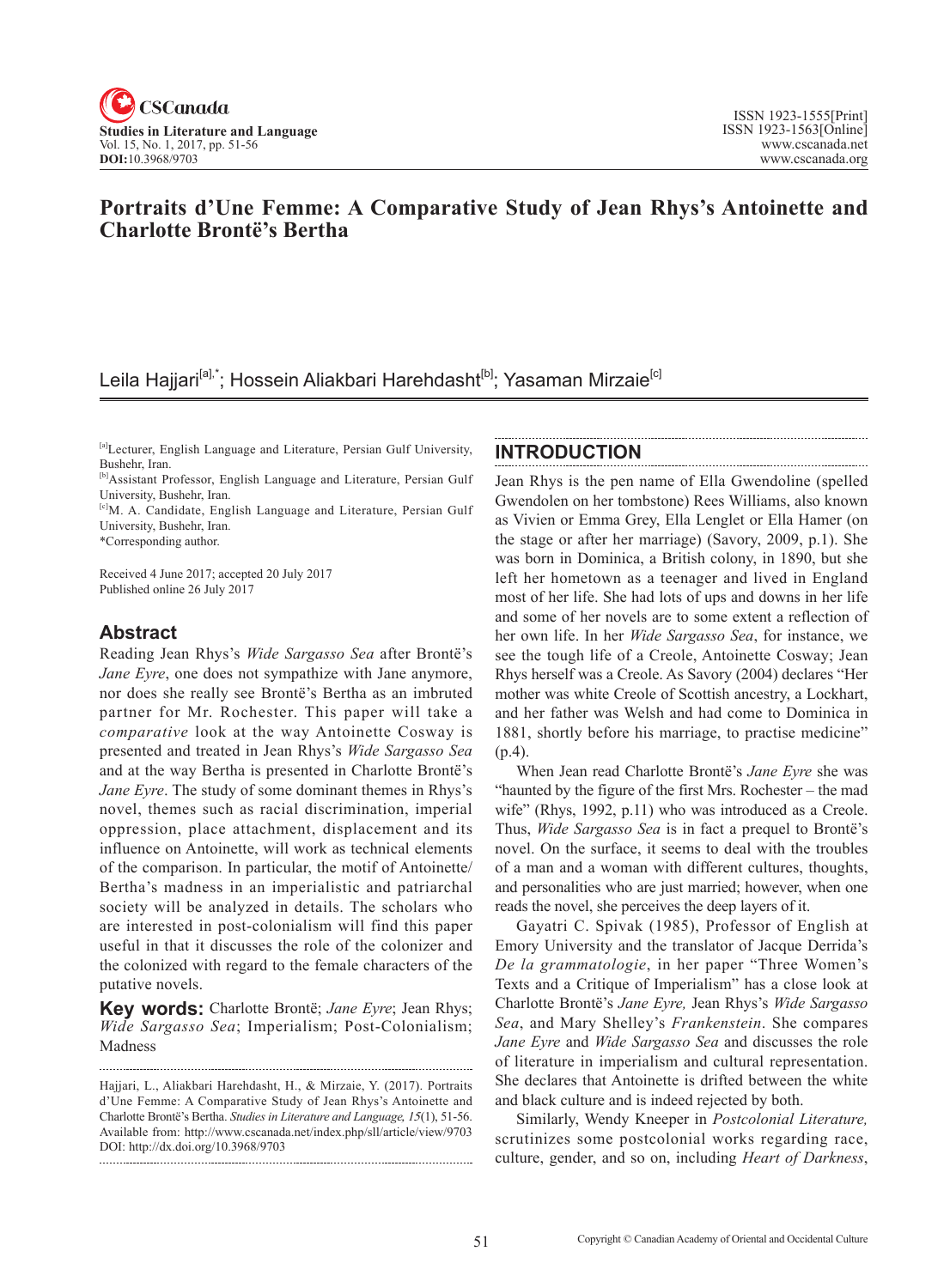and *Wide Sargasso Sea*. The book also sheds light on Edward Said's theory about Orientalism. It refers to some parts of Spivak's great articles, "Can the Sublatern Speak?" and "Three Women's Texts", as well.

Elaine Savory in her two amazing books, *The Cambridge Introduction to Jean Rhys* (2009), and *Cambridge Studies in African and Caribbean Literature: Jean Rhys* (2004), gathers brilliant accounts of Rhys's life and career, both as a short story writer and novelists, as well as a chorus girl. In her *Cambridge Studies in African and Caribbean Literature: Jean Rhys*, she also discusses Rhys's works, including *Wide Sargasso Sea*.

Nazila Herischian (2012) studies these two novels with regard to hypertextuality. She declares that *Jane Eyre* is in fact the hypertext of *Wide Sargasso Sea*, and refers to the concept that "there is no originality in literature" (p.72). She regards the former as a Bildungsroman while she believes the latter is an Anti-bildungsroman. Herischian discusses about the dreams significance in both novels, as well. At the end, she sheds more light on Mr. Rochester's character by comparing this character both in Brontë and Rhys's novels.

In another great article, Zahra Sadat Ismailinejad in "Jean Rhys's Wide Sargasso Sea: An Ecocritical Reading" studies the novel through different points of view. She focuses on the relationship and harmony between people and nature, Antoinette being a native and in harmony with nature while her husband has come from an industrial country. She declares that when Antoinette is detached from nature she is destroyed as Nature is the only one who calms her.

In order to clarify the significance of place in Rhys's novel, there is also a reference to Lynne C. Manzo and Patrick Devine-Wright, the editors of *Place Attachment: Advances in Theory, Methods, and Applications* in this paper. The book consists of several articles regarding Place Attachment, Forced Displacement, and Place Detachment, studying different causes and effects of them on people all over the world.

Rhys's *Wide Sargasso Sea* is divided into three parts: the first part is narrated by Antoinette and shows her life from childhood to adolescence; the second part is mostly narrated by Antoinette's English husband – which is the longest part of the book – except for some short parts narrated by Antoinette. Finally, the third part is narrated by Antoinette while she is locked up in the attic in England. The narrative also includes some letters and a part where Grace Poole, Antoinette's guardian, is overheard by her, talking to another servant. The third part of the book is the part where the two stories, *Jane Eyre* and *Wide Sargasso Sea* intertwine with each other.

## **1. METHODOLOGY**

In the recent years, the authority of Truth as absolute and unchangeable has been completely shaken; philosophy and literature have a lot of contribution to the study of the reasons behind the fickleness and fragility of Truth. Modern and postmodern novelists have approached single events from different perspectives and in different time and place. This diversity is actually the main objective of the studies performed in the field of Comparative Literature, a discipline that pursues and pinpoints the diversity of outlooks, approaches, and understandings of what we call humanities in a global scale. Charlotte Bronte of the  $19<sup>th</sup>$ -century England and Jean Rhys of the  $20<sup>th</sup>$ -century central America are two among many who best exemplify the diversity of outlook and/or difference in perspective, hence, a comparative study of their masterpieces, *Jane Eyre* and *Wide Sargasso Sea*. Bronte's Bertha is regarded as a mad woman who threatens a gentleman's happiness whereas Rhys's Antoinette is the same Bertha whose sanity and identity has been completely harassed by the imperial and patriarchal view of a man who stands for the dominant discourses of his own male-oriented community. Thus, a comparative study can best demonstrate why the difference in the outlook happens. It eventually pinpoints the truth about the *relative* nature of what we take as factual.

### **2. CHARLOTTE BRONTË'S PORTRAYAL OF BERTHA MASON**

In Brontë's novel, Bertha is a passive, marginal character without any background story. The reader never knows why she is there in the attic, why Mr. Rochester married her, whether she was mad before her marriage; if affirmative, how she got mad? Was she mad from the very beginning, when she was in her family before marriage (which is what Mr. Rochester claims)?

In *Jane Eyre*, she is merely depicted through mysterious laughs and screams. Then, she is described as "the savage face" and "the Vampire" (Brontë, 1999, p.250) by Jane when she tells Mr. Rochester that she has seen something or someone in her room at night, "It seemed, sir, a woman, tall and large, with thick and dark hair hanging long down her back... I never saw a face like it! It was a discoloured face – it was a savage face. I wish I could forget the roll of the red eyes... – the Vampyre" (p.250). Jane wants to know who she is but it is in vain. At last, on her wedding day, when it is revealed that Mr. Rochester has already married a woman, Jane as well as the reader sees Bertha for the first time. She refers to her as *it* and claims that it was not distinguishable whether it was a "beast or human being,"

In the deep shade, at the farther end of the room, a figure ran backwards and forwards. What it was, whether beast or human being, one could not, at first sight, tell: It grovelled, seemingly, on all fours; it snatched and growled like some strange wild animal: But it was covered with clothing, and a quantity of dark, grizzled hair, wild as a mane, hid its head and face. (Brontë, 1999, p.258)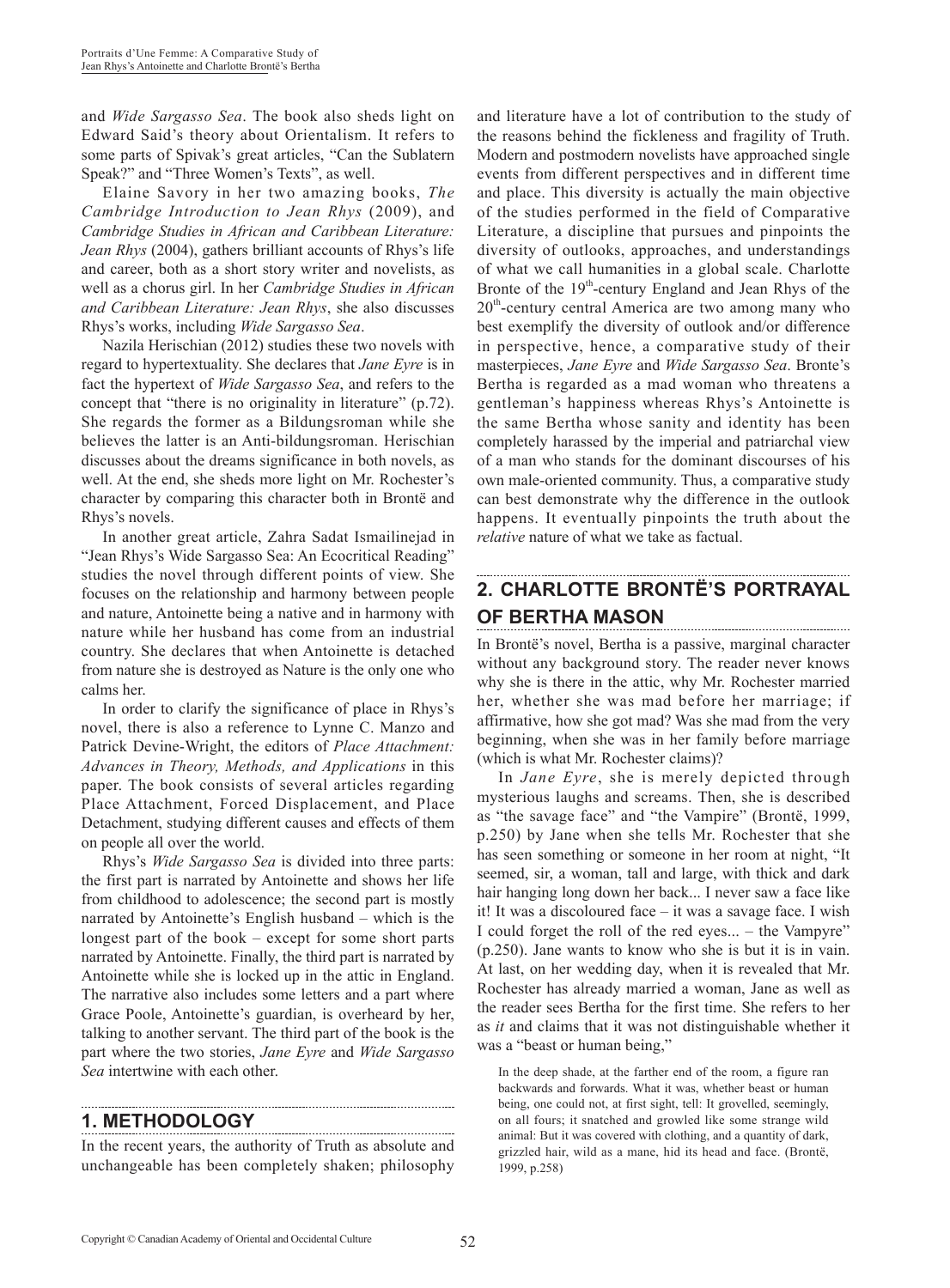Regarding Bertha's past, the reader is merely told that her mother "the Creole, was both a madwoman and a drunkard" (p.257). Brontë depicts a savage portrayal of a Creole, a foreigner, and an outsider in her novel, and puts her in a sharp contrast to Jane, "look at the difference! Compare these clear eyes with the red balls yonder – this face with that mask – this form with that bulk"  $(p.259)$ . Thus, in *Jane Eyre*, Bertha is portrayed in a way that the reader cannot sympathize with her: she is dangerous, and "a bad, mad, embruted partner" for Mr. Rochester who "was cheated into espousing [her]" (p.258). The reader may even wish to get rid of her as she is an obstacle in the way of the union of the major characters. However, when Jean Rhys faces this poor creature in *Jane Eyre,* she is so "moved" that she feels she has to "try to write her a life" (Spivak, 1985, p.249). However, there are intricacies that cannot be habituated to the new context. As Delia Caparoso Konzett (2002) explains*,*

Rhys's novel opens with a paradoxical denial of whiteness to its white protagonist Antoinette/Bertha and her family, former slave owners who have lost their social standing and become "marooned" with the emancipation: "They say when trouble comes close ranks, and so the white people did. But we were not in their ranks." Due to its impoverished economic status, the undoubtedly white family to which the novel refers no longer enjoys this privilege. (p.135)

# **3. JEAN RHYS'S PORTRAYAL OF ANTOINETTE/BERTHA MASON**

As Antoinette declares "there is always the other side" (Rhys, 1992, p.116) of a story. Therefore, Charlotte Brontë's flat character, Bertha, becomes the protagonist of Jean Rhys's *Wide Sargasso Sea.* Rhys's Antoinette, later called Bertha by her English husband, is more active and an object of sympathy. The readers see her sufferings, isolation, dehumanization, forced displacement and loss of identity under the imperialistic and patriarchal circumstances of her society throughout the novel.

Quite contrary to Brontë's novel, Antoinette has got a personality in Rhys's novel and the reader can find reasons for her actions and *re*actions. The reader finds out that she is not born mad, but if one should call her mad at all, she must admit that she is in fact made mad due to many tough events in her life including being isolated by both the white and the people of color mainly as a Creole.

# **4. "NAMES MATTER": IMPERIALISM AND LOSS OF IDENTITY**

Throughout the novel Antoinette's husband tries to rename her and finally calls her Bertha despite the fact that she does not want to be called by another name, "Bertha is not my name. You are trying to make me into someone else, calling me by another name. I know that's obeah, too" (Rhys, 1992, p.133). By her attempting to preserve her true name, Antoinette shows that she endeavors to keep her identity, but as we see at the end of the novel, she is called *Bertha* again while she is jumping "and the man who hated me was calling too, Bertha! Bertha!" (p.170). As Antoinette declares, "Names matter, like when he wouldn't call me Antoinette and I saw Antoinette drifting out of the window with her scents, her pretty clothes and her *looking-glass*" (*italics added*) (p.162). This mirror image is repeated throughout the narrative reinforcing the significance of identity, "there is no looking glass here and I don't know what I am like now" (p.162). As Nazila Herischian (2012) explains, Antoinette is bewildered about her identity. She is both black and white at the same time, "she has a white appearance with black blood; however, her white appearance is rejected by the black and her black blood by the white" (p.75).

Unlike Antoinette who is called with different names by her English husband, "Marionette, Antoinette, Marionetta, Antoinetta" (Rhys, 1992, p.140), as well as *Bertha*, her husband, the English man, remains unnamed throughout the novel: Throughout the earlier parts, he is the husband, and at the end he is mentioned as "the man who hated me" or just "the man" (p.170). Thus, Rhys interestingly generalizes the matter; the English man represents England as the colonizer, and Antoinette, *dubbed* Bertha, stands for the colonized.

## **5. THE COLONIZER**

Antoinette's husband is very proud of his Englishness. He has a colonizing view towards whatever or whoever is around him. For instance, he thinks about Granbois (a place near Massacre, Dominica), "It was a beautiful place – wild, untouched, above all untouched, with an alien, disturbing secret loveliness...what I see is nothing – I want what it hides – that is not nothing" (Rhys, 1992, p.79). He despises the people there, "Creole of pure English descent she may be, but they are not English or European either" (p.61), and he is suspicious about everything around him. He repeatedly thinks that he has been watched or observed, "so sure I was being watched that I looked over my shoulder. Nothing but trees and green light" (p.94). When he has got everything that he needs, money and dominance, things turn out to be "a nightmare, the faint consoling hope that [he] might wake up" (p.108). He tries to change Antoinette's opinion of England in vain and regards her ideas "a wrong path taken" (p.85). When Antoinette hits her servant Amelie in the face for being insulted by her, because she calls her "a white cockroach" (p.93), the English man takes her anger and reaction for insanity. However, when he himself is angry he cannot stand a cock's crowing and throws "the first book [he] could lay hands on" (p.147) at it.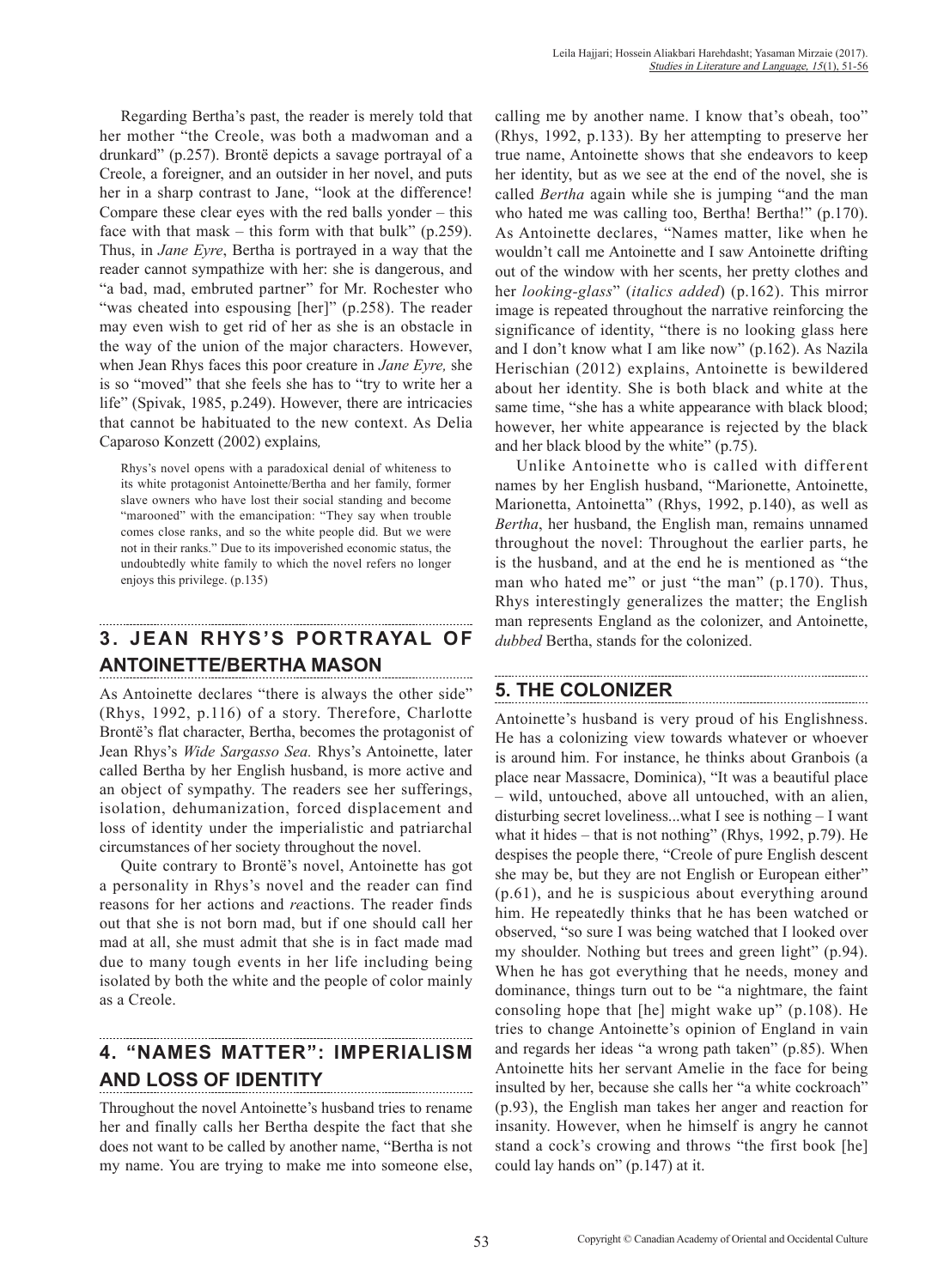This English male figure is associated with lies, hypocrisy, jealousy and selfishness. He confesses that he has not married out of love and that the marriage means nothing to him. He has had a role which he "was expected to play" (Rhys, 1992, p.69) as a colonizer, and indeed he does play it well. He himself declares that "I did not love her. I was thirsty for her, but that is not love. I felt very little tenderness for her, she was a stranger to me, a stranger who did not think or feel as I did" (p.85). Hence, he has been thirsty for her wealth and lustful for her beauty, when he achieves them, there remains nothing, not even pity. He even says that in her absence he does not feel lonely or sad as "sun, sleep, and the cool water of the river were enough" (p.129). However, he is so selfish that though he does not love her he feels jealous when Christophine asks him to leave Antoinette by herself. She says that they will leave the place and Antoinette will forget him and marry again, but "a pang of rage and jealousy shot through me then. Oh no, she won't forget. I laughed" (p.144), "for I don't want her and she'll see no other" (p.150). Antoinette, like her mother, is caught in the patriarchal tyranny. Her husband talks of her as his own property, "she's mad but *mine, mine*" (p.150). He also refers to his hypocrisy, that since his boyhood he has learned to veil what he feels, "A very small boy. Six, five, even earlier. It was necessary, I was told, and that view I have always accepted" (p.93). He sometimes refers to Antoinette as "my wife" but after he cheats on her– when she was sleeping in another room next door where he knew she would hear them –and breaks her heart severely, he does not even call her "wife". He tells Christophine "you haven't yet told me exactly what you did with my – with Antoinette" (p.140).

#### **6. THE COLONIZED: POWERLESS FEMALE FIGURE**

Antoinette, being a Creole, is not welcomed either by the white or the colored people. She is an outsider for both the English and Caribbean communities. As Spivak (1985) asserts, "Antoinette, as a white Creole child growing up at the time of emancipation in Jamaica, is caught between the English imperialism and the black native" (p.250). Because her father had been a slave trader, she and her family were hated and isolated by the people in Jamaica. Simultaneously, they were not considered as white English people by the English, "They say when trouble comes close ranks, and so the white people did. But we were not in their ranks" (Rhys, 1992, p.15). When she is a child Tia, the daughter of a colored servant and the only friend of Antoinette's childhood, yet for a quite short time, tells her that "old time white people nothing but white nigger now, and black nigger better than white nigger" (p.22). Therefore, as a young girl, she is ignored not only by the people, but also by her own mother, who

Urged by her isolation, Antoinette spends most of her time alone in the kitchen where Christophine is around, because she feels safe near her. Nonetheless, by her descriptions of what is going on in the first part of the book, we can even justify her mother's madness. Annette suffers not only from racism of her society but also from the powerlessness as a female figure, "All women, all colours, nothing but fools" (Rhys, 1992, p.99), Christophine says. Being afraid of the hatred and anger of the native people, Annette begs her husband, Mr. Mason, for many times in vain to leave the place. Eventually the colored people set fire to their home. Her favorite son, Pierre, who was supposed to be kept safe in a room by a black servant is in fact left alone and dies.

The dependency and powerlessness of the women remind us of the slavery and even colonialism itself. Antoinette, the Creole, though once rich, now has nothing for her own after marrying the English man, "I have no money for my own at all, everything I had belongs to him.... That is English Law" (Rhys, 1992, p.100). Quite surprisingly, in a such a so-called developed country as England, women were deprived of the right to their own property after their marriage! And this English man who is so proud of his Englishness and claims that he has come from a civilized country acts uncivilized by marrying a woman for her money and not for love; Besides, he gives her the promise which he never fulfills, "promising her peace, [and] safety" (p.72). Throughout the novel, he refers to his marriage as a "bargain" (p.64) as if it were just a contract, a deal, "Dear Father. The thirty thousand pounds have been paid to me without question or condition" (p.63), a bargain through which he gains a lot whereas she loses all she has. He lies at the very beginning. He does not love her, but when she refuses to marry him, he claims if she does not marry him, he will "go with a sad heart" (p.72). But in fact he feels humiliated by being rejected by "this Creole girl" (p.71). He tries to convince her. He is even sometimes brutal although he tries to hide it, for instance when he cheats on his wife with Amelie in a room next door and then confesses at least to himself and the reader as well, that he talked and laughed with the girl loudly on purpose to make his wife know about it, "Yes, that didn't just happen. I meant it" (p.140). What makes his act even worse is that neither while he is cheating on her, nor after that, he feels regret. "I had not one moment of remorse" (p.127). Even Amelie, who initially just feels sorry for the husband, feels sorry for Antoinette thereafter, "'Well, Amelie, are you still sorry for me?' 'Yes', she said, 'I'm sorry for you. But I find it in my heart to be sorry for her too'" (p.128). Quite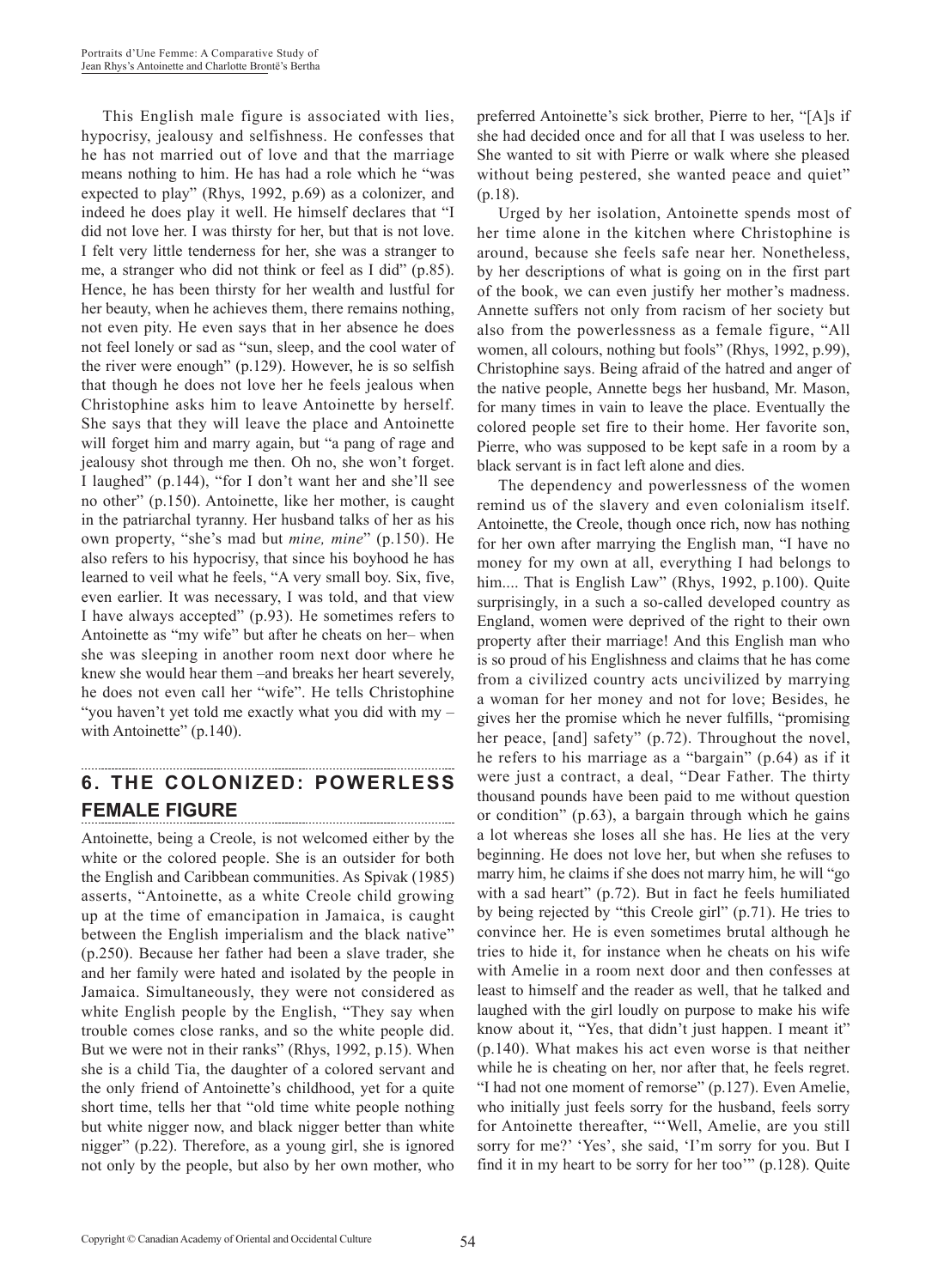interestingly, he believes that it is he himself who has been "deceived" and "betrayed" (p.154) by Antoinette. Thus, Antoinette, like her mother and many other women in the world, suffers a double tragedy: being a victim of racial discrimination and being a woman. Hence, in Christophine's words, under these circumstances, "women must have spunks to live in this wicked world" (p.92).

#### **7 . P L A C E A T T A C H M E N T A N D DISPLACEMENT**

Place attachment is defined as "bonding of people to places" (Manzo, 2014, p.1). These powerful emotional connections have a significant role in the social and psychological life of the people. People may undergo place detachment and experience displacement due to different causes including war, imposed or optional migration, natural disasters, or in the case of the heroines of the two novels, *Jane Eyre*, and *Wide Sargasso Sea*, familial estrangements along with the other racial or social issues. Both Jane Eyre and Antoinette suffer from the isolation imposed on them by the society and their families since childhood. Antoinette, for instance, has no friends, except for Tia, who after a short time betrays her. Thus, not only in her married life but also as a child she has been a victim of betrayal. Therefore, being annoyed by people, she turns to nature and seeks tranquility and company there, "And if the razor grass cut my legs and arms I would think 'it's better than people'…. All better than people. Better. Better, better than people" (Rhys, 1992, p.25). She feels safe there, "I am safe from strangers" (p.24). But she has indeed brought the stranger with his colonizing power there. She puts a wreath of frangipani on his head and calls him "a king, and emperor" (p.67). She trusts him innocently, but what she gains in return is just hatred and humiliation. She becomes the slave of this tyrant. Antoinette adores the place even compares it to "that garden in the Bible" (p.17) and once she confesses that it is the place where she "belong[s]… and wish[s] to stay" (p.99). The English man knows well that "Antoinette is much attached to it" (p.68); nevertheless, when he accomplishes his mission (clever exploitation and dominance), he not only ruins the place, but also the inhabitant. When he has cheated on her with Amelie, Antoinette is shattered down severely, "It is not the girl, not the girl. But I loved this place and you have made it to a place I hate" (p.133). He has ruined her last refuge.

Antoinette's island seems as "a nightmare" (Rhys, 1992, p.108) to her husband, whereas London seems to her as "a cold dark dream [which she wishes] to wake up" (p.73). She believes that nature cannot be a dream; it cannot be unreal whereas a so-called big city such as London can. Therefore, this *Wide Sargasso Sea* gap between the heroines and their milieu can represent and reinforce the wide cultural gap between them and the people around them. For example, Christophine warns Antoinette about London by saying that "I heard it cold to freeze your bones and the thief your money, clever like devil" (p.101); however, it is what her husband has already done to her. She knows in advance that if she goes to England she "will be a different person… and different things will happen to" her (p.100); nonetheless, she cannot resist. Through an intelligently foreshadowing picture, Rhys points to what the English husband is going to do to Antoinette at the end. While drinking, he draws a large house which is "surrounded by trees" (p.148). In a room on the third floor, he draws a woman. He insists that "it was an English house" (Ibid.). As a matter of fact, this drawing foreshadows what happens to Antoinette in her husband's house in England: confinement in the attic of Thornfield Hall. Rhys once more emphasizes this image of confinement when the English husband says that he waits "for a day when she is only a memory to be avoided, *locked away* (*emphasis added*), like all memories a legend. Or a lie" (p.156). This displacement has a significant role in Antoinette's sadness and mental exhaustion. Zahra S. Ismailinejad mentions that Antoinette in the attic at Thornfield Hall "is detached from the society forcefully. She hates human civilization and wants to escape this society to return to nature as it is her spiritual heaven. She gains comfort in relation to nature, so she decides to unite herself with this faithful friend to end patriarchy" (p.49).

# **8. MADNESS**

Unlike Brontë's portrayal of Bertha in her *Jane Eyre*, in *Wide Sargasso Sea*, especially in the last chapter, which is interwoven with Bronte's novel, we see Antoinette quite sane when she says,

I thought when I saw him and spoke to him I would be wise as serpents, harmless as doves. "I'll give you all I have freely," I would say, "and I will not trouble you again if you will let me go." But he never came. (Rhys, 1992, p.161)

Though too late, but she sees and finds out the realty. She knows he did not marry her out of love but for her property. She who has always sought freedom, happiness and peace in her life, vainly, finds herself ready to give everything she has to be freed. But the cruel husband has left her there since she has been brought to England. Therefore, if she seems mad to others it is not because her mother or brother were mad, or that it was in her family; like her mother, as Christophine argues, "They drive her to it. When she loses her son, she loses herself for a while and they shut her away. They tell her she is mad; they act like she is mad" (p.142). Antoinette, too, has been driven mad by many factors, especially imperialistic oppression and racial discrimination. There are some references to supernatural elements in the book such as the night she